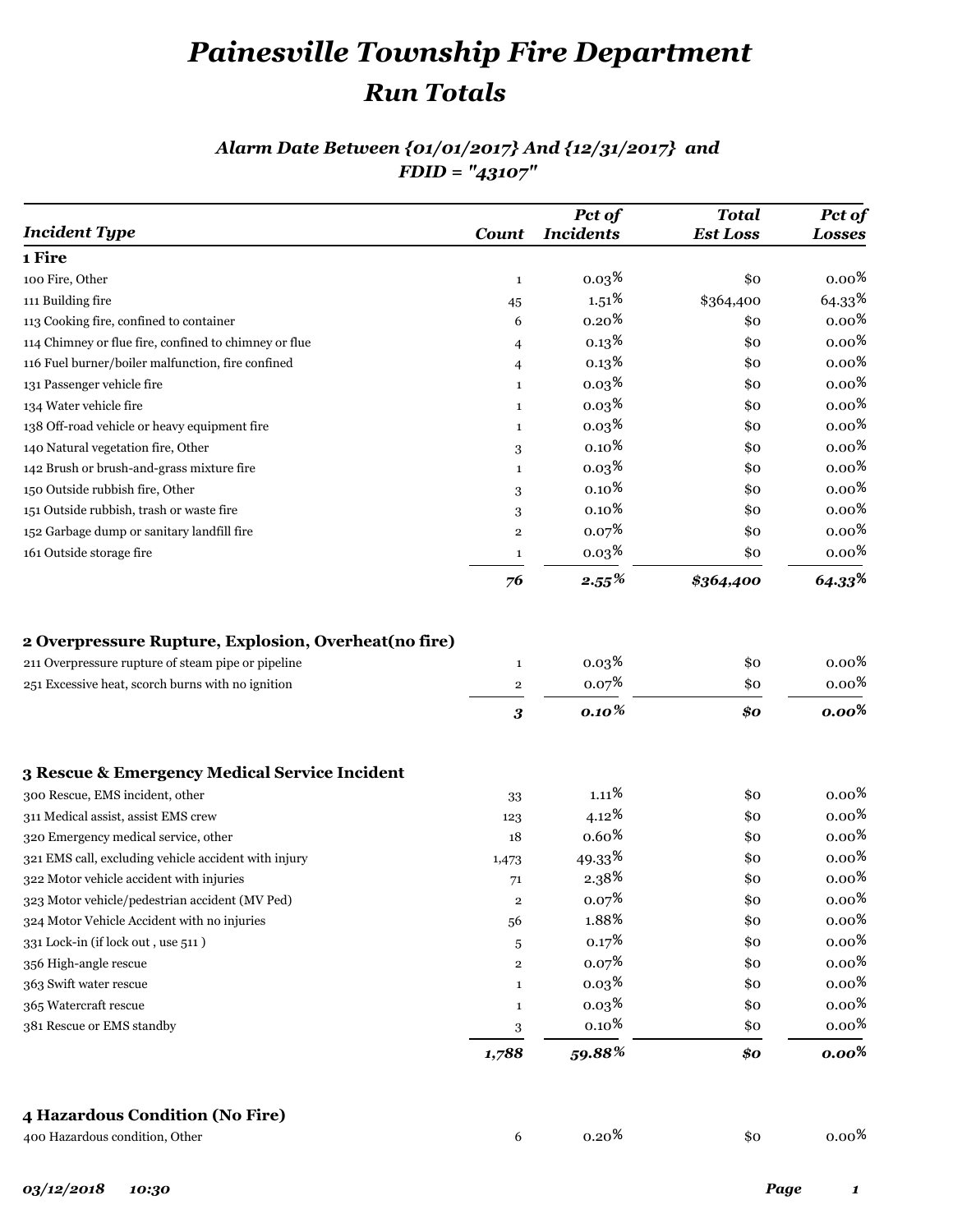# *Painesville Township Fire Department Run Totals*

### *Alarm Date Between {01/01/2017} And {12/31/2017} and FDID = "43107"*

|                                                       |                   | Pct of             | <b>Total</b>    | Pct of               |
|-------------------------------------------------------|-------------------|--------------------|-----------------|----------------------|
| <b>Incident Type</b>                                  | <b>Count</b>      | <b>Incidents</b>   | <b>Est Loss</b> | <b>Losses</b>        |
| 4 Hazardous Condition (No Fire)                       |                   |                    |                 |                      |
| 410 Combustible/flammable gas/liquid condition, other | $\mathbf{1}$      | 0.03 <sup>8</sup>  | \$0             | $0.00\,{}^8$         |
| 411 Gasoline or other flammable liquid spill          | 1                 | 0.03 <sup>8</sup>  | \$0             | $0.00\,{}^8$         |
| 412 Gas leak (natural gas or LPG)                     | 22                | $0.74*$            | \$0             | $0.00\,{}^8$         |
| 413 Oil or other combustible liquid spill             | $\mathbf 2$       | 0.07 <sup>8</sup>  | \$0             | 0.00 $\frac{8}{3}$   |
| 421 Chemical hazard (no spill or leak)                | 1                 | 0.03 <sup>8</sup>  | \$0             | $0.00\,{}^8$         |
| 422 Chemical spill or leak                            | $\mathbf 2$       | 0.07 <sup>8</sup>  | \$0             | $0.00\,{}^8$         |
| 424 Carbon monoxide incident                          | 4                 | 0.13 <sup>8</sup>  | \$0             | $0.00\,{}^8$         |
| 440 Electrical wiring/equipment problem, Other        | 15                | $0.50\,{}^8$       | \$0             | $0.00\,{}^8$         |
| 441 Heat from short circuit (wiring), defective/worn  | 1                 | 0.03 <sup>8</sup>  | \$0             | $0.00\,{}^8$         |
| 442 Overheated motor                                  | 9                 | 0.30 <sup>8</sup>  | \$0             | $0.00\,{}^8$         |
| 444 Power line down                                   | 48                | $1.61\,{}^{\circ}$ | \$2,000         | 0.35 <sup>8</sup>    |
| 445 Arcing, shorted electrical equipment              | 11                | 0.37 <sup>8</sup>  | \$0             | $0.00\,{}^8$         |
| 461 Building or structure weakened or collapsed       | $\mathbf 2$       | $0.07*$            | \$0             | $0.00\,{}^8$         |
| 463 Vehicle accident, general cleanup                 | 1                 | 0.03 <sup>8</sup>  | \$0             | $0.00\,{}^8$         |
|                                                       | 126               | $4.22\%$           | \$2,000         | $0.35^{\frac{6}{5}}$ |
| 5 Service Call                                        |                   |                    |                 |                      |
| 500 Service Call, other                               |                   | $0.84\,{}^8$       | \$0             | $0.00\,{}^8$         |
| 510 Person in distress, Other                         | $\bf 25$<br>6     | 0.20 <sup>8</sup>  | \$0             | $0.00\,{}^8$         |
| 511 Lock-out                                          |                   | 1.24 <sup>8</sup>  | \$0             | $0.00\,{}^8$         |
| 512 Ring or jewelry removal                           | 37<br>1           | 0.03 <sup>8</sup>  | \$0             | $0.00\,{}^8$         |
| 520 Water problem, Other                              |                   | 0.17 <sup>8</sup>  | \$0             | $0.00\,{}^8$         |
| 522 Water or steam leak                               | 5<br>$\mathbf{1}$ | 0.03 <sup>8</sup>  | \$0             | $0.00\,{}^8$         |
| 531 Smoke or odor removal                             |                   | 0.13 <sup>8</sup>  | \$0             | $0.00\,{}^8$         |
| 542 Animal rescue                                     | 4<br>1            | 0.03 <sup>8</sup>  | \$0             | $0.00\,{}^8$         |
| 550 Public service assistance, Other                  | 10                | $0.33*$            | \$0             | $0.00\,{}^8$         |
| 551 Assist police or other governmental agency        | 7                 | 0.23 <sup>8</sup>  | \$0             | $0.00\,{}^8$         |
| 552 Police matter                                     | 57                | $1.91\,{}^8$       | \$0             | $0.00\,{}^8$         |
| 553 Public service                                    | 16                | $0.54*$            | \$0             | $0.00\,{}^8$         |
| 554 Assist invalid                                    | 178               | $5.96\%$           | \$0             | $0.00\,{}^8$         |
| 561 Unauthorized burning                              | 30                | $1.00\,{}^8$       | \$0             | $0.00\,{}^8$         |
|                                                       | 378               | 12.66%             | \$0             | $0.00\%$             |
|                                                       |                   |                    |                 |                      |
| <b>6 Good Intent Call</b>                             |                   |                    |                 |                      |
| 600 Good intent call, Other                           | 75                | $2.51\,{}^8$       | \$200,000       | $35.31\,8$           |
| 611 Dispatched & cancelled en route                   | 337               | 11.29 <sup>8</sup> | \$0             | $0.00\,{}^8$         |
| 621 Wrong location                                    | 1                 | 0.03 <sup>8</sup>  | \$0             | $0.00\,{}^8$         |
| 622 No Incident found on arrival at dispatch address  | 27                | $0.90*$            | \$0             | $0.00\,{}^8$         |
| 631 Authorized controlled burning                     | 12                | $0.40*$            | \$0             | 0.00 $\frac{8}{3}$   |